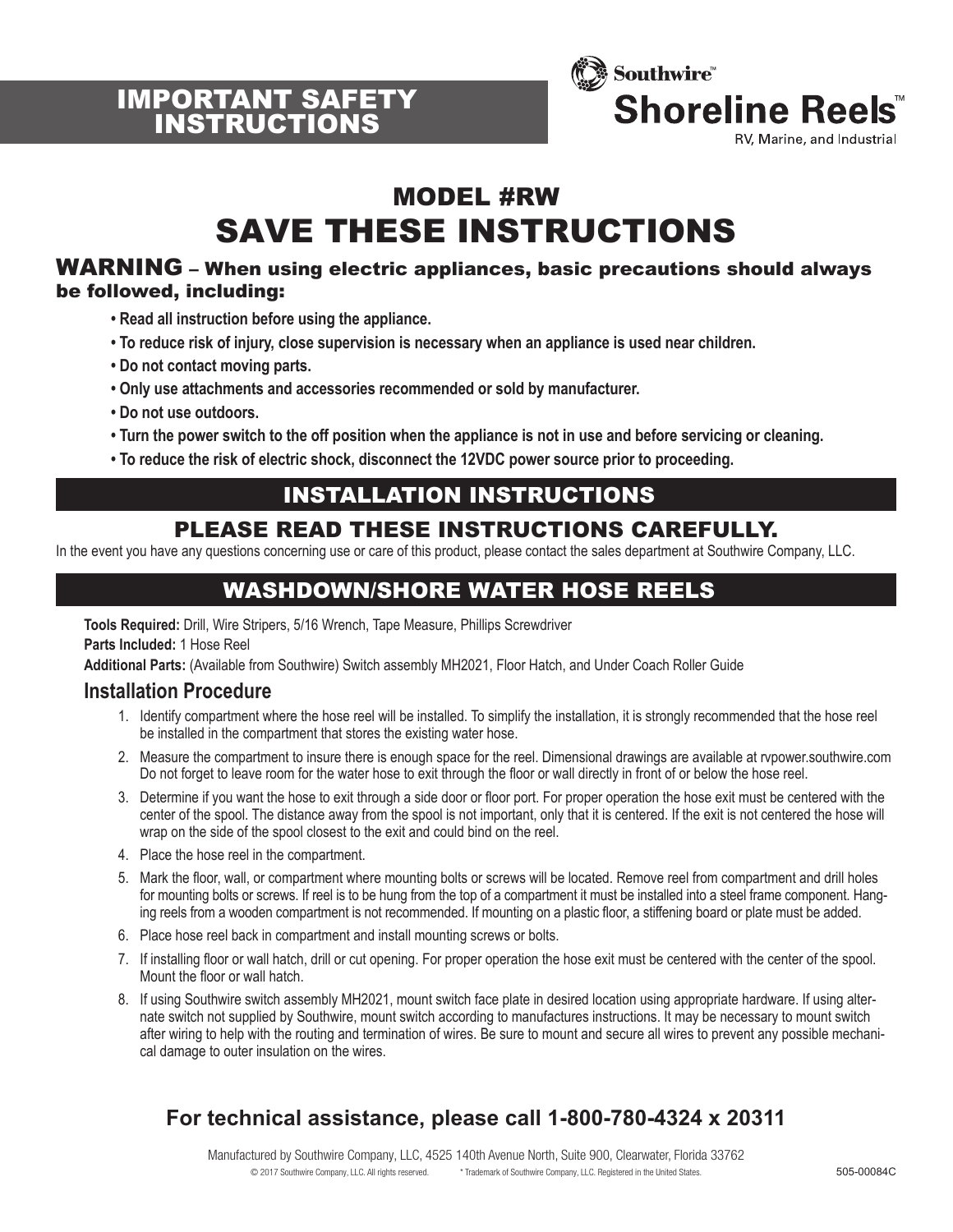# IMPORTANT SAFETY INSTRUCTIONS



# MODEL #RW

#### **Installation Procedure continued**

- 9. Find the nearest 12 VDC power source. The power source must be from a circuit protected by a 20 Amp circuit breaker. Using power from a compartment is not recommended as these normally do not have a high enough amperage rating.
- 10. Route the wiring to the desired position of the switch previously located.
- 11. If using Southwire supplied switch assembly MH2021, refer to wiring diagram (Figure A). If using an alternate switch not supplied by Southwire refer to wiring diagram (Figure B). Alternate switch must be a DPDT, (ON) OFF (ON) rocker type capable of handling 20 Amps VDC. All wiring regardless of switch used must be 14 AWG with all applicable terminals sized appropriately.
- 12. Reconnect the 12 VDC power supply.
- 13. Connect the input side of the hose reel to the water output port using adapter hose available from Southwire or equivalent hose rated for potable water. If connection is made to a portable water system, the system shall be protected against backflow. Use applicable thread sealer on hose end threads to prevent leaking.
- 14. Feed the hose from the hose reel through the porthole or access door. Refer to **OPERATING INSTRUCTION**S for more information.
- 15. Test the unit by following steps listed in **OPERATING INSTRUCTIONS**

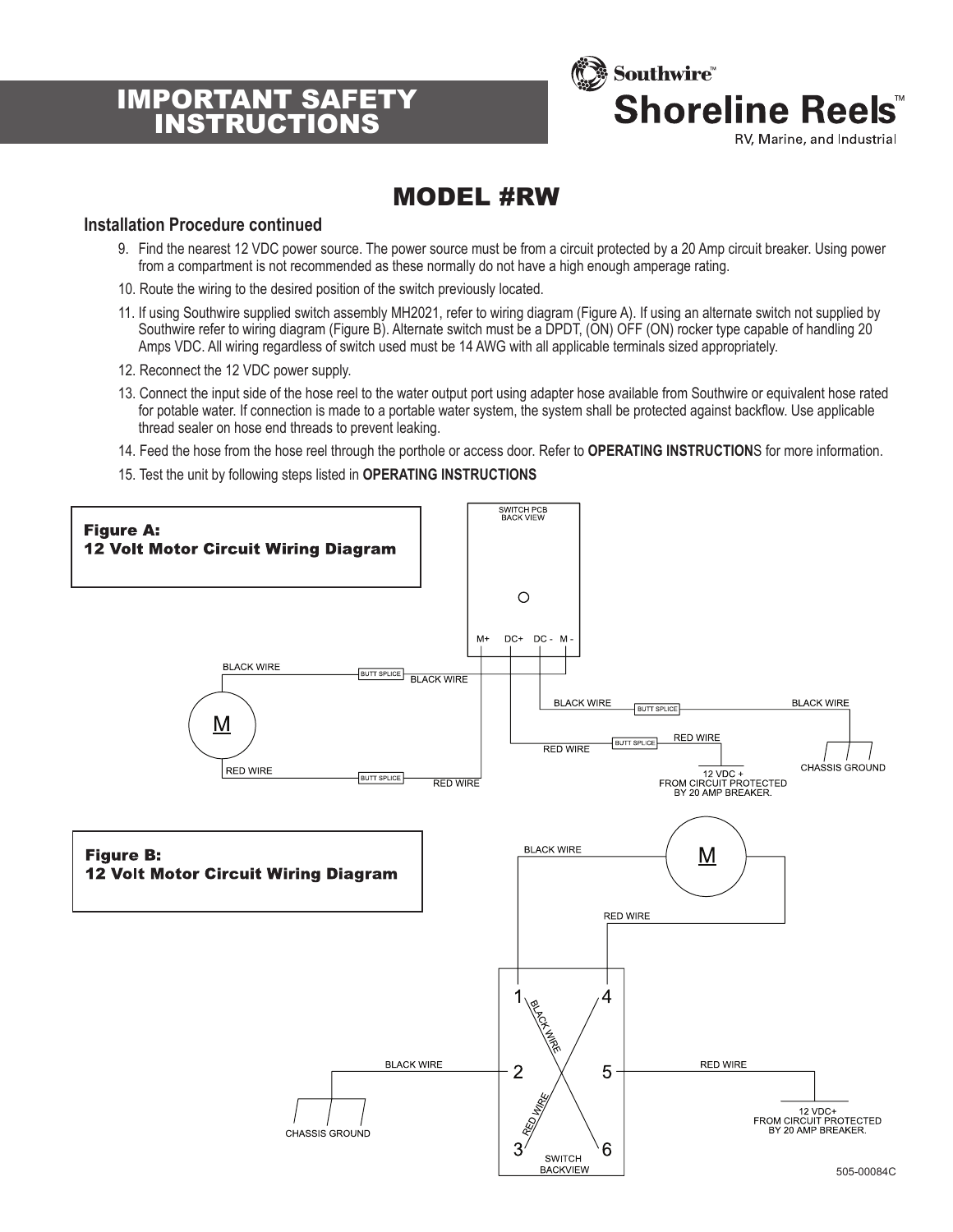# IMPORTANT SAFETY **INSTRUCTION**



RV, Marine, and Industrial

# MODEL #RW OPERATING INSTRUCTIONS

**This unit is designed with a clutch type drive to allow direct engagement during retract and clutch disengagement to allow for free spooling during release. These features are controlled using the rocker switch assembly MH2021 or equivalent previously installed. To correctly operate the unit, follow the steps listed below. If the unit does not perform according to the instructions below, first recheck wiring for any issues.**

#### **MOTOR OPERATION**

- 1. Ensure power is being supplied by the 12 VDC source.
- 2. Locate the switch installed. If using Southwire switch assembly MH2021, identify the label markings "RETRACT" located at the top switch position and "RELEASE" located at the bottom switch position.
- 3. To retract the hose back onto the reel, press and hold the switch in the top "RETRACT" position until the desired amount of hose is returned to the reel.
- 4. To release the hose from the reel, press the switch MOMENTARILY in the bottom "RELEASE" position. This unlocks the spool and allows for the hose to be manually pulled to a desired length. DO NOT attempt to pull hose from the reel without first pressing the switch momentarily in the bottom "RELEASE" position. Only a MOMENTARY press of the switch in the "RELEASE" position will be needed. DO NOT attempt to continuously hold the "RELEASE" switch position, doing so will cause the cord to unravel on the spool.

#### **HOSE OPERATION**

Use only compatible accessories with the hose end. DO NOT exceed the maximum recommended pressure rating of 90 PSI or damage to the hose and reel can occur.

### USER-MAINTENANCE INSTRUCTIONS

**This unit does not have any user serviceable parts. The user can perform periodic inspection of the hose to insure it is still in usable condition. DO NOT use if the hose is damaged. Tampering with the unit in any other way not mentioned in the USER-MAINTENANCE INSTRUCTIONS will void the warranty. See WARRANTY INFORMATION.**

### WARRANTY INFORMATION

**Southwire Company, LLC warrants that its devices are free from defects in materials and workmanship for a period of one year from the date of original purchase. This one year warranty is in lieu of all other warranties, obligation, or liabilities expressed or implied by the company. Any properly installed device that proves defective in normal use will be repaired or replaced at Southwire's option provided the unit is returned through an authorized Southwire dealer or representative or ship the unit directly to Southwire following the procedure below:**

- 1. Contact Southwire Customer Support at 1-800-780-4324 to obtain a Return Materials Number.
- 2. Properly package returned unit.
- 3. Display Return Materials Number on outside of box.
- 4. Include Proof of Purchase, including date of purchase.
- 5. Supply full written description of the problem.
- 6. Specify your name, address, and daytime phone number.
- 7. Ship unit postage prepaid directly to: **Return Materials Department Southwire Company, LLC 4525 140th Avenue North, Suite 900 - Clearwater, Florida 33762**

#### **Any questions regarding this warranty, please contact Southwire by phone at 1-800-780-4324**

Warranty is void if the device has been altered, misused and/or abused in any way. Southwire cannot assume responsibility for customer alterations, acts of God, or any other factors not under the control of Southwire. Southwire cannot assume responsibility for damage in handling of shipment. Southwire shall have no responsibility for installation of this device or for any personal injury, property damage, any incidental, contingent, or consequential damages of any kind resulting in defects or failure of the unit to function in the event of a ground fault in the circuit it is protecting. Implied warranties (if any) including but not limited to implied warranties of fitness for a particular purpose and merchantability are limited in duration to a period ending one year from the date of original customer purchase. The exclusive remedy for breach of the limited warranty contained herein is the repair or replacement of the defective product at Southwire's option. In no case shall Southwire's liability under any other remedy prescribed by law exceed the purchase price. Some states do not allow the exclusion or limitation of incidental or consequential damages or allow disclaimers or modifications of or limitation on how long an implied warranty lasts, so the above limitations may not apply to you. This warranty gives you specific legal rights and you may also have other rights which may vary from state to state.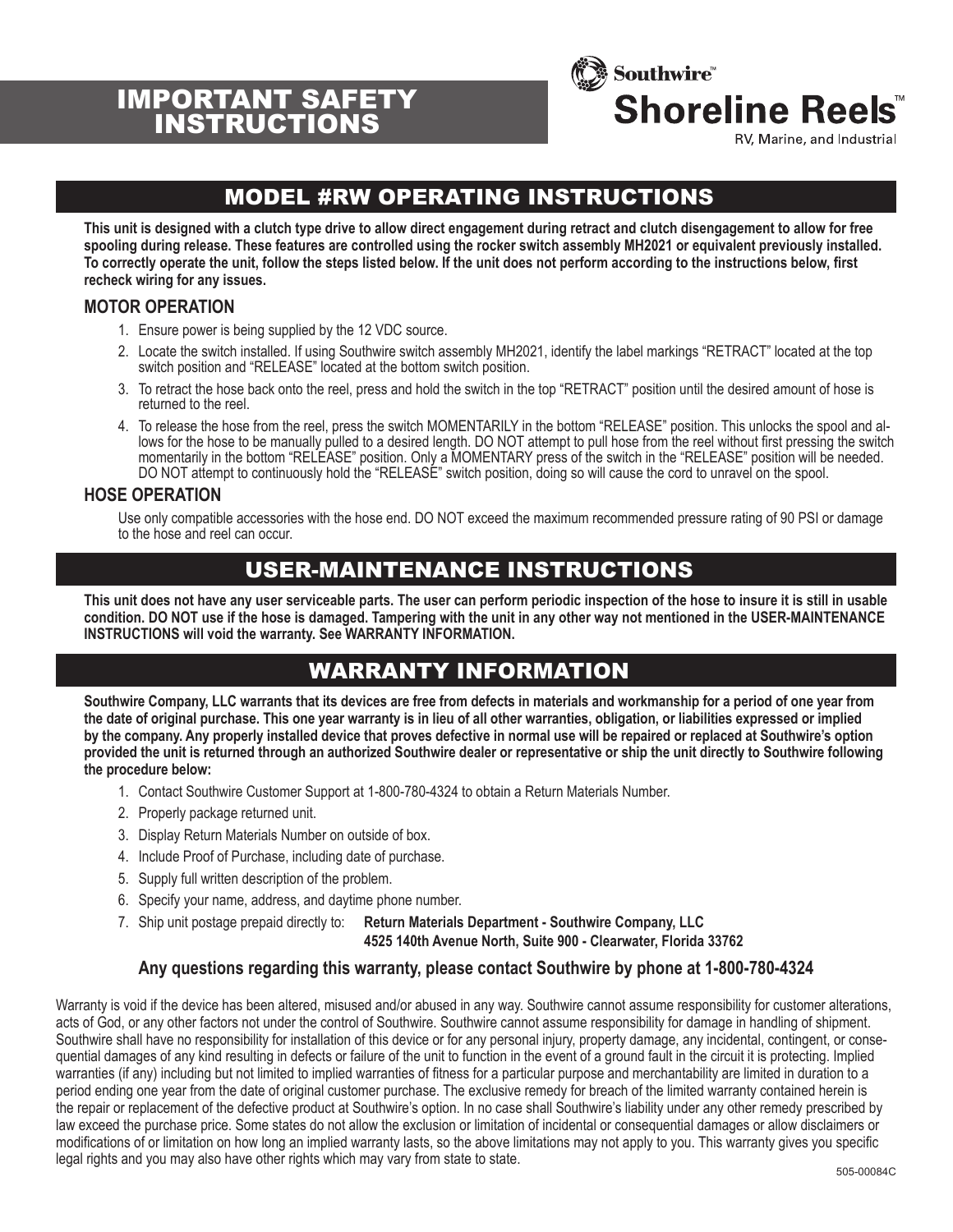



# MODÈLE N° RW GARDEZ CES INSTRUCTIONS

#### AVERTISSEMENT – lorsque vous utilisez des appareils électriques, des mesures de précaution de base doivent toujours être prises, notamment :

- **Lisez toutes les instructions avant d'utiliser l'appareil.**
- **Pour réduire les risques de blessure, il est nécessaire d'assurer une supervision étroite de l'appareil lorsqu'il est utilisé près des enfants.**
- **Ne touchez pas aux pièces mobiles.**
- **Utilisez uniquement des accessoires recommandés ou vendus par le fabricant.**
- **Ne l'utilisez pas à l'extérieur.**
- **Placez l'interrupteur d'alimentation en position arrêt lorsque vous n'utilisez pas l'appareil et avant d'effectuer l'entretien ou le nettoyage.**
- **Pour réduire le risque de choc électrique, déconnectez la source d'énergie 12 VCC avant de continuer**

### INSTRUCTIONS D'INSTALLATION

### LISEZ CES INSTRUCTIONS ATTENTIVEMENT.

Si vous avez des questions concernant l'utilisation ou l'entretien de ce produit, contactez le service des ventes au Southwire, LLC.

### DÉVIDOIR POUR EAU POTABLE

**Outils requis:** Perceuse, pinces à dénuder, clé 5/16, ruban à mesurer, tournevis Phillips **Pièces incluses:** 1 dévidoir

**Pièces supplémentaires:** (disponibles auprès de Southwire) ensemble d'interrupteur MH2021, trappe de plancher, guidage à rouleaux

#### **Procédure d'installation**

- 1. Identifiez le compartiment où le dévidoir sera installé. Pour simplifier l'installation, il est vivement recommandé d'installer le dévidoir dans le compartiment où se conserve le flexible d'eau existant.
- 2. Mesurez le compartiment pour vous assurer qu'il y a suffisamment d'espace pour le dévidoir. Les schémas de dimension sont disponibles sur rvpower.southwire.com N'oubliez pas de laisser de l'espace pour le passage du flexible d'eau à travers le plancher ou le mur directement devant ou en dessous du dévidoir.
- 3. Déterminez si vous voulez que le flexible sorte par une porte latérale ou un orifice dans le plancher. Pour le fonctionnement approprié, la sortie du flexible doit être alignée sur le centre de la bobine. La distance avec la bobine n'est pas importante, la sortie doit juste être centrée. Si la sortie n'est pas centrée, le flexible s'enroule sur le côté de la bobine le plus proche de la sortie et risque de se retrouver coincé sur le dévidoir.
- 4. Placez le dévidoir dans le compartiment.
- 5. Faites des marquages au sol, sur le mur ou le compartiment où les boulons ou vis de fixation seront installés. Retirez le dévidoir du compartiment et percez des trous pour les boulons ou vis de fixation. Si le dévidoir doit être suspendu au dessus du compartiment, installez-le sur une pièce au cadre en acier. Il n'est pas recommandé de suspendre des dévidoirs sur un compartiment en bois. Si le montage s'effectue sur un compartiment en bois, ajoutez une planche ou une plaque de redressement.
- 6. Placez le dévidoir à l'arrière du compartiment et installez les vis ou boulons de fixation.
- 7. Si vous installez une trappe au niveau du plancher ou du mur, percez ou coupez l'ouverture. Pour le fonctionnement approprié, la sortie du flexible doit être alignée sur le centre de la bobine. Montez la trappe du plancher ou du mur.
- 8. Si vous utilisez un interrupteur TRC MH2021, montez la plaque avant de l'interrupteur dans l'emplacement souhaité à l'aide de l'équipement approprié. Si vous utilisez un autre interrupteur non fourni par TRC, montez l'interrupteur conformément aux instructions du fabricant. Il peut s'avérer nécessaire de monter l'interrupteur après le câblage pour faciliter l'acheminement et le raccordement des fils. Assurez-vous de monter et de fixer tous les fils pour empêcher toute possibilité de dommage mécanique sur l'isolation externe des fils.

#### **Pour obtenir une assistance technique, veuillez composer le 1-800-780-4324 x 20311**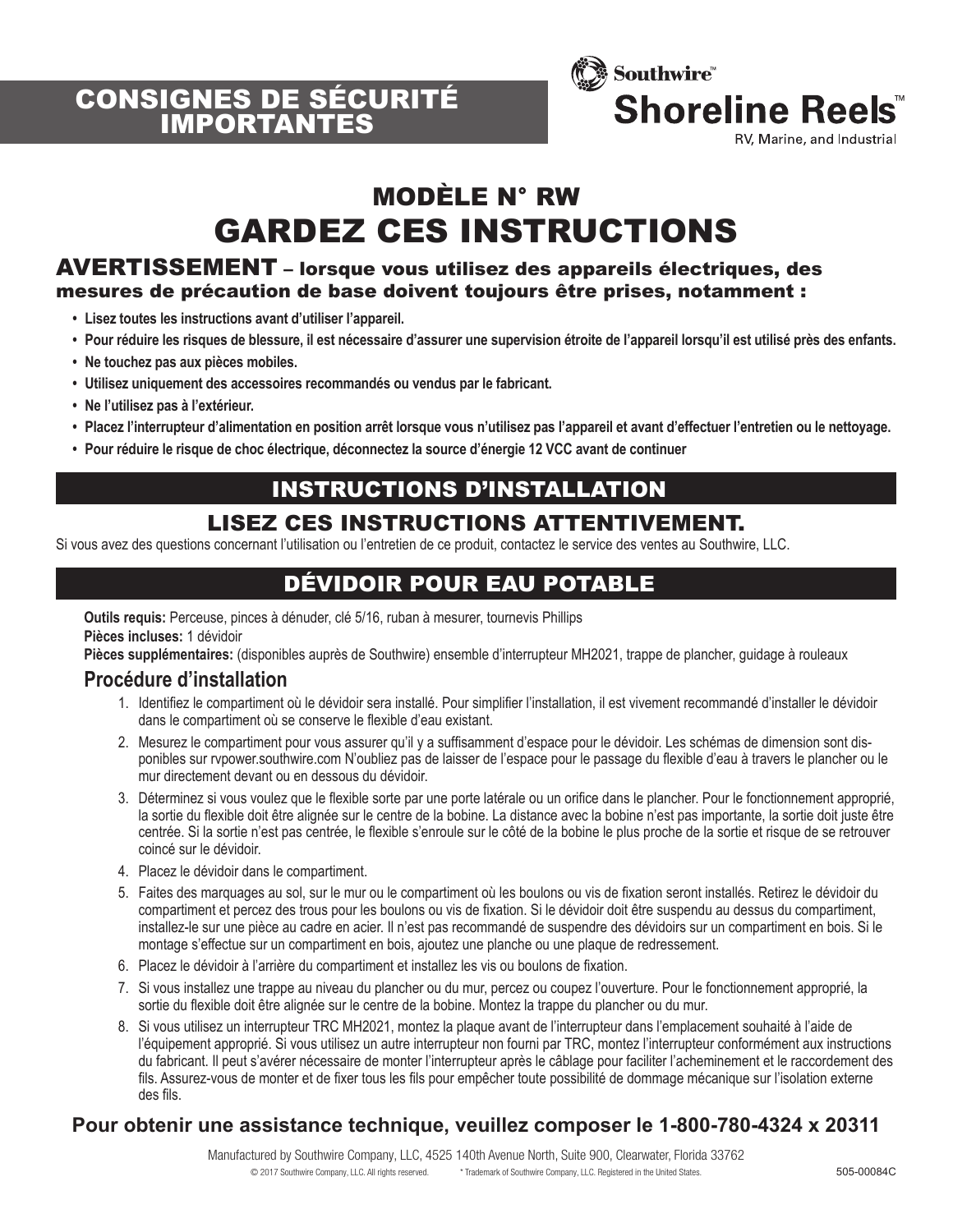# CONSIGNES DE SÉCURITÉ IMPORTANTES



# MODÈLE N° #RW

#### **Procédure d'installation (suite)**

- 9. Recherchez la source d'énergie 12 VCC la plus proche. La source d'énergie doit venir d'un circuit protégé par un disjoncteur de 20 Amp. Il n'est pas recommandé d'utiliser de l'énergie provenant d'un compartiment vu qu'il n'a pas une intensité de courant assez élevée.
- 10. Acheminez le câblage vers la position précédemment repérée pour l'installation de l'interrupteur
- 11. Si vous utilisez un interrupteur MH2021 fourni par Southwire, consultez le schéma de câblage (A). Si vous utilisez un autre interrupteur non fourni par Southwire, consultez le schéma de câblage (B). Tout autre interrupteur doit être un DPDT (commutateur bipolaire et bidirectionnel), à basculement (ON) OFF (ON) capable de supporter 20 Amp en VCC. Quelque soit l'interrupteur utilisé, tout câblage doit mesurer 14 AWG et toutes les bornes applicables doivent être à la dimension appropriée.
- 12. Reconnectez l'alimentation 12 VCC.
- 13. Connectez l'extrémité de sortie du dévidoir à l'orifice d'entrée de l'eau en utilisant l'adaptateur flexible disponible auprès de Southwire ou un flexible équivalent conçu pour l'eau potable. Pour la connexion avec un système d'eau portable, le système doit être protégé contre les reflux. Utilisez un mastic à filetage applicable sur les filets d'extrémité du flexible pour prévenir les fuites.
- 14. Faites passer le tuyau du dévidoir à travers le hublot ou la porte d'accès. Voir le **MODE D'EMPLOI** pour plus d'informations.
- 15. Testez l'équipement en suivant les étapes indiquées dans le **MODE D'EMPLOI**